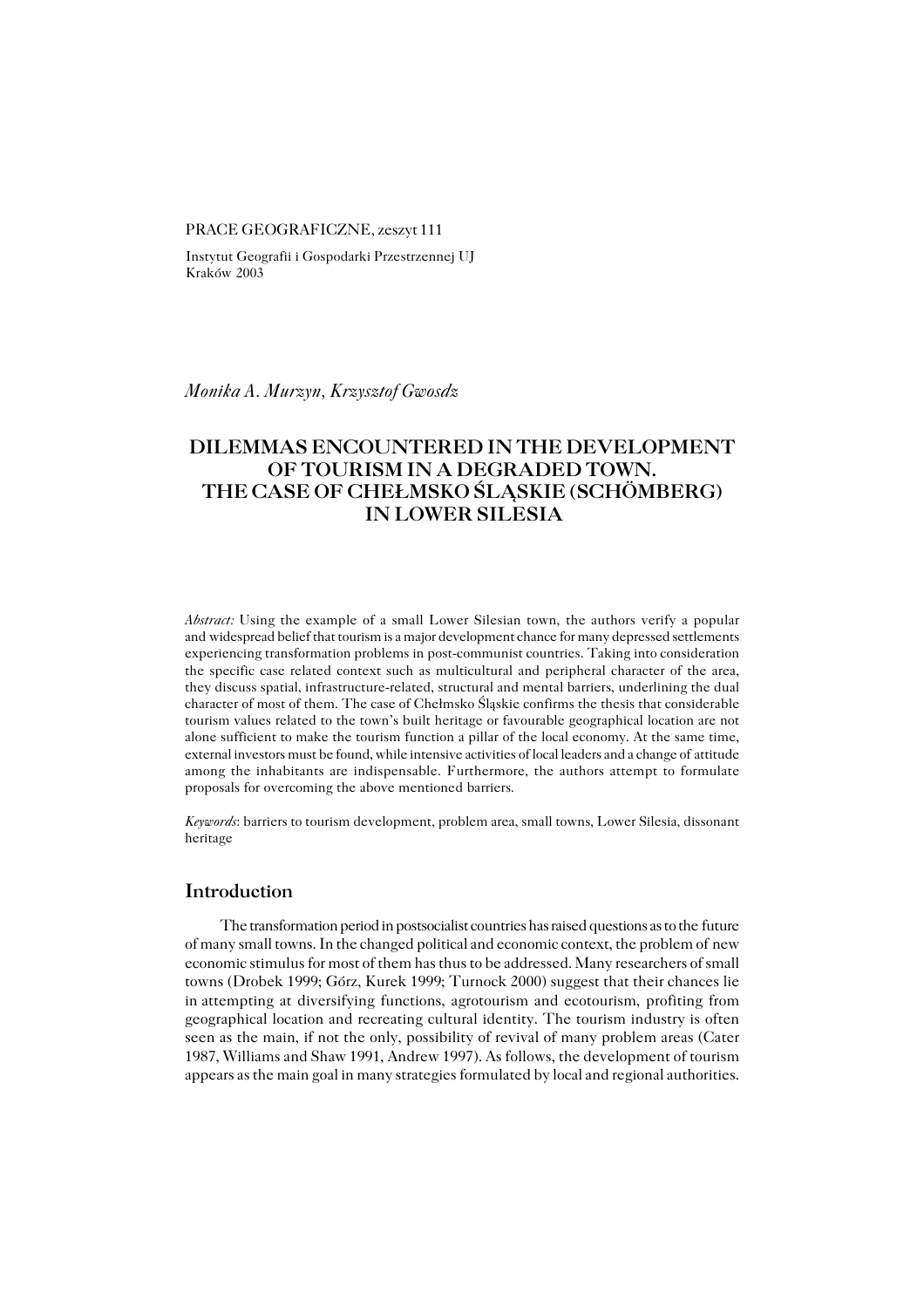Even in places which have neither special tourism appeal nor well developed infrastructure or good accessibility, tourism is regarded as a remedy for all local problems. The aim of the authors is to confront this popular and widespread belief – present among both local authorities and the academics – with the reality of a small town in the Lower Silesia region of Poland.

The authors discuss the case of Chełmsko Śląskie (Schömberg until 1945), located in the southern part of Lower Silesia on the Polish−Czech border (Fig. 1). The case hasbeen selected as exemplary for a number of reasons. Chełmsko Śl. and its environs possess significant potential tourism resources. They are however accompanied byequally pronounced barriers to development. The tourism traditions in the town date back to the mid-19<sup>th</sup> century, they were developed in the first half of the 20<sup>th</sup> century, then almost completely marginalized in the post war period. Since the beginning of the economic and political transformation in Poland after 1989, tourism has again been viewed as an important factor of local growth. Chełmsko Śl. is also very interesting from a social and cultural point of view. At the end of the Second World War, significant border shifts in Central Europe were followed by huge, forced migrations to and from certain areas. In Poland, as a part of the above process, ethnic Germans were forced tomove out of Lower Silesia. They were replaced with ethnic Poles, many of whom were displaced from western parts of Ukraine and Belarus. These newcomers to Silesia, accustomed to a significantly different way of life and having an entirely different cultural capital, found it very hard to adapt to their new surroundings. Due to political reasons,



Fig. 1. Geographical location of Chełmsko Śląskie and main tourist attractions in its vicinity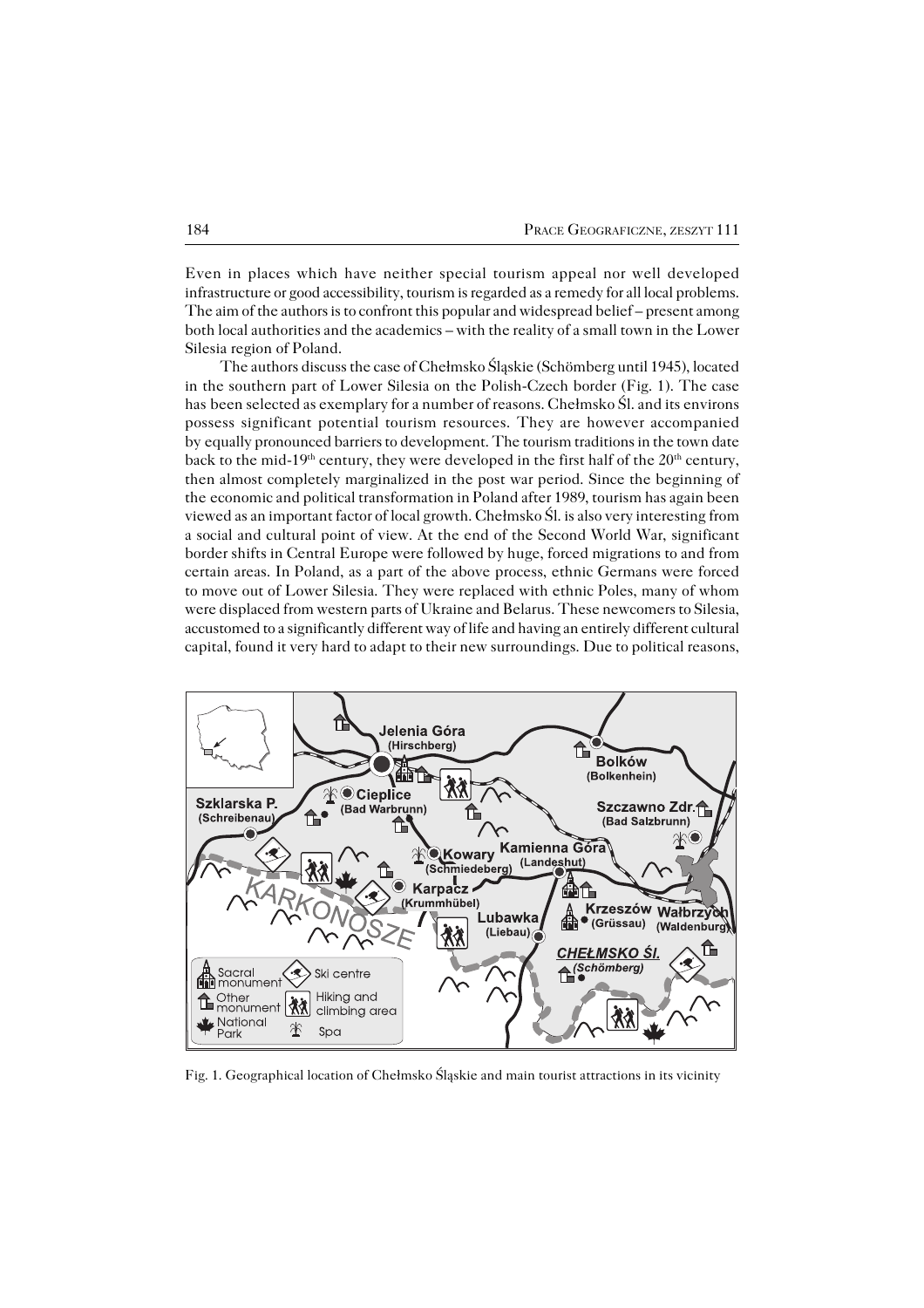the settlers were uncertain about the stability of the newly established national borders. Moreover, for ideological purposes they were taught by the ruling communist elite todisplay a careless if not hostile attitude towards the cultural heritage of the area's former inhabitants. Consequently Chełmsko Śl. illustrates broader processes of local development on the basis of heritage left behind by former inhabitants, hence the problem of adaptation of dissonant heritage (see for example Ashworth and Tunbridge 1996).

Drawing on a case study, the authors will attempt to address the following research questions:

- What factors influence the development of tourism in a peripheral problem area?
- To what extent can the strong potential tourism values become the base for a local economy?
- What are the most important barriers which hamper, if not prevent, the transformation of potential values into tourism product?

The authors have drawn conclusions following extensive literature and field research. To make an objective and deep analysis of the present situation in the town and its development chances, interviews were conducted with most local leaders (public authorities, NGOs, school principals, parish priests, local entrepreneurs) and a questionnaire survey was used as an additional research method (n=200 questionnaires). Moreover, important primary sources were analysed (local council decrees, the master plan, local development strategies, promotional materials) in the town, its administrative district and in the larger regional context. Furthermore, the image of Chełmsko created by both historical and contemporary tourist guides was examined. The main body of research was conducted in the first quarter of 2002.

The structure of the article is as follows. Section two introduces the town through a short description of its past, especially its fortunes after 1945. The next section focuses on the identification and analysis of its potential competitive advantages and barriers to tourism development. The final section presents some conclusions.

## **1. Changing fortunes of a small town**

Chełmsko Śl., a settlement of 2,300 inhabitants, is presently the largest village ofthe so−called Kamiennogórska Basin (see Fig. 1). Despite being downgraded to the legal status of a "village" in 1945, from the historical, morphological and functional point of view it may still be regarded as a small urban centre<sup>1</sup>. Having received a city charter in the 13th century, the town developed and grew under the rule of Cistercians. The mostly baroque urban tissue of the town is the product of the construction boom that

<sup>&</sup>lt;sup>1</sup> According to Polish law only these settlements which were granted a city charter have the legal status of a town. In the course of history many small towns have lost their legal urban status, at times for purely political reasons. While they are officially considered villages, very often they still display typical urban qualities. It is also important to note that although many of them strive to reclaim their "town" status, from a purely economic and practical point of view it pays off toreclaim the rights only if the town will at the same time become the administrative centre of the commune (the seat of the local council – *gmina*).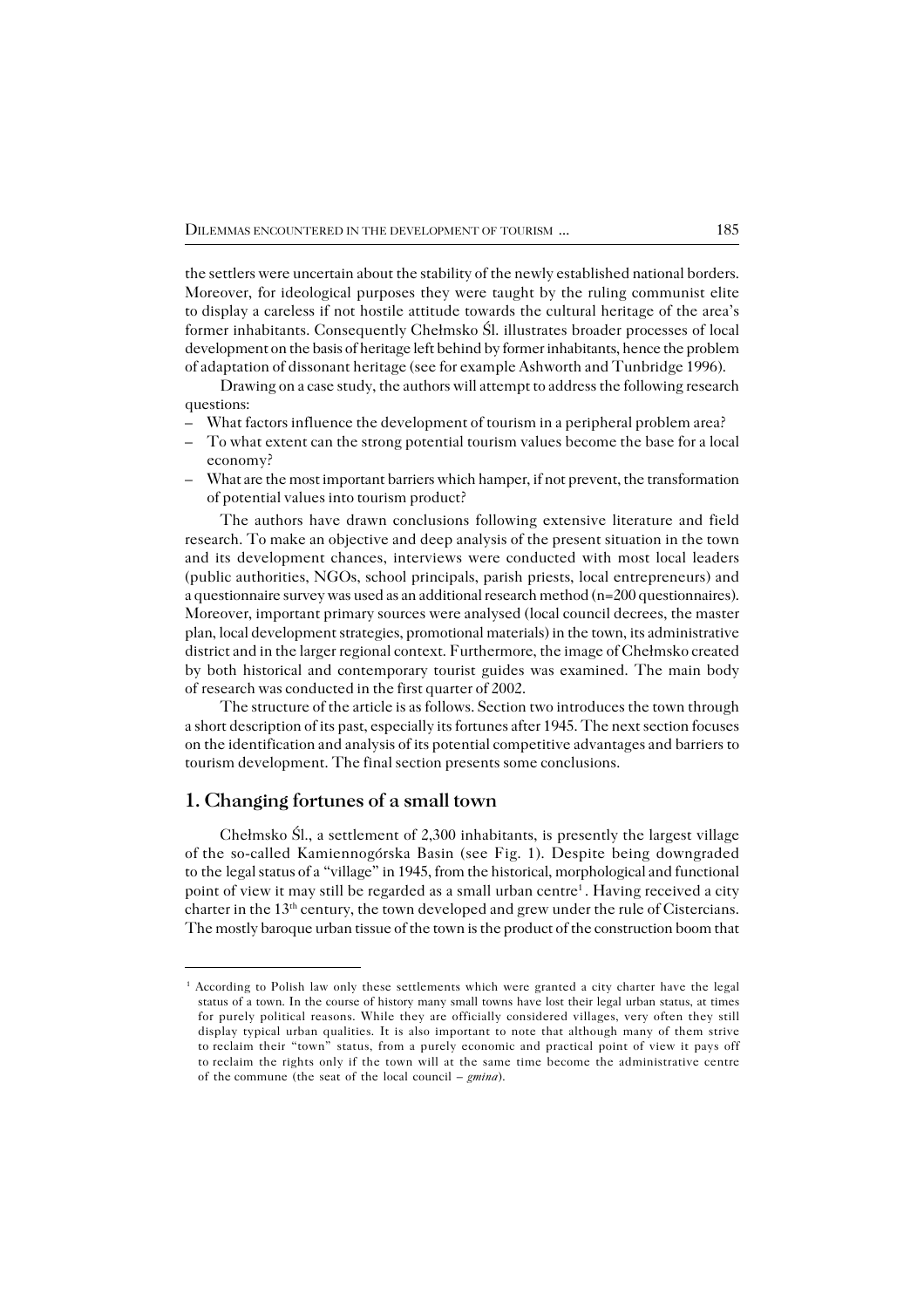followed a period of decline in the times of the Thirty Years War. In the second half ofthe 17th century a new baroque parish church of good architectural quality, a new town hall and most houses with typical arcades surrounding the main square were built. At this time Chełmsko also became an important pre−industrial centre of linen production and trade. The wars over domination in Silesia between Prussia and Austria in 1740-63 and the subsequent changes in the technology of linen production brought the end to Chełmsko's prosperity. Since the end of the 18<sup>th</sup> century the town experienced a period ofeconomic decline and demographic stagnation. It has nonetheless remained a local service centre for the agricultural hinterland, basing its existence on small weaving workshops, handicraft and a growing number of tourists and summer visitors. At the end of the 19th century a railway connected Chełmsko with the nearby famous Cistercian Abbey of Krzeszów (Grüssau), and electrical and water supplies were installed (Stoob and Johanek 1995). In the mid war period Chełmsko was a picturesque vacation resort with a few hotels, restaurants and a small museum. Dishes of the local cuisine were also a significant tourist attraction. An early  $20<sup>th</sup>$  century tourist guidebook offered the following description of Chełmsko:

Schömberg is one of the oldest towns in the area of Landeshut. It is a reflection of a real *medieval town. In its centre, there is an almost square market, delicately sloping towards the north, surrounded by magnificent, deep green lindens. The northern and tothe large extent also the southern row of houses display typical, medieval arcades. The centre ofthemarket is decorated with a fountain over adelicately murmuring underground* spring and a prominent statue of St John of Nepomuk under a green roof of leaves of four *majestic chestnuts (...) tranquillity and quietness of the times past are present even today* in the calm Schömberg valley.

#### (*Landeshut und der Osten des Riesengebirge*s, 1906)

Since 1945, following the geopolitical changes, the town no longer functioned within the former German political, economic and cultural structures. As mentioned above, it had lost its legal urban status. It was not even given the status of a centre of the basic administrative unit but instead became a part of the commune based in the neighbouring town of Lubawka (Liebau). Following the introduction of the socialist system focusing mainly on large industrial plants, and displaying a hostile attitude towards private entrepreneurship and ownership, Chełmsko similarly to many small towns inLower Silesia, had lost its former economic base. Alongside with it a completely different model of tourism was promoted: organised tourist groups, mainly workers of big industrial plants in state owned tourism facilities, without much choice as to the quality and kind of leisure activities provided. Furthermore, the former links with important tourism generating areas such as Berlin, Leipzig and Drezden were completely broken.

The above processes were also reflected in the material tissue of the town. Without proper maintenance being both the result of ideological rejection of German heritage, poor state administration and at times the careless attitude of the users, many of the historic burgher houses had fallen into disrepair. Until the 1980s practically no new buildings were erected in Chełmsko, if any repair and conservation was done, it was mostly ordered and financed by the state which was the owner of almost all property in the town.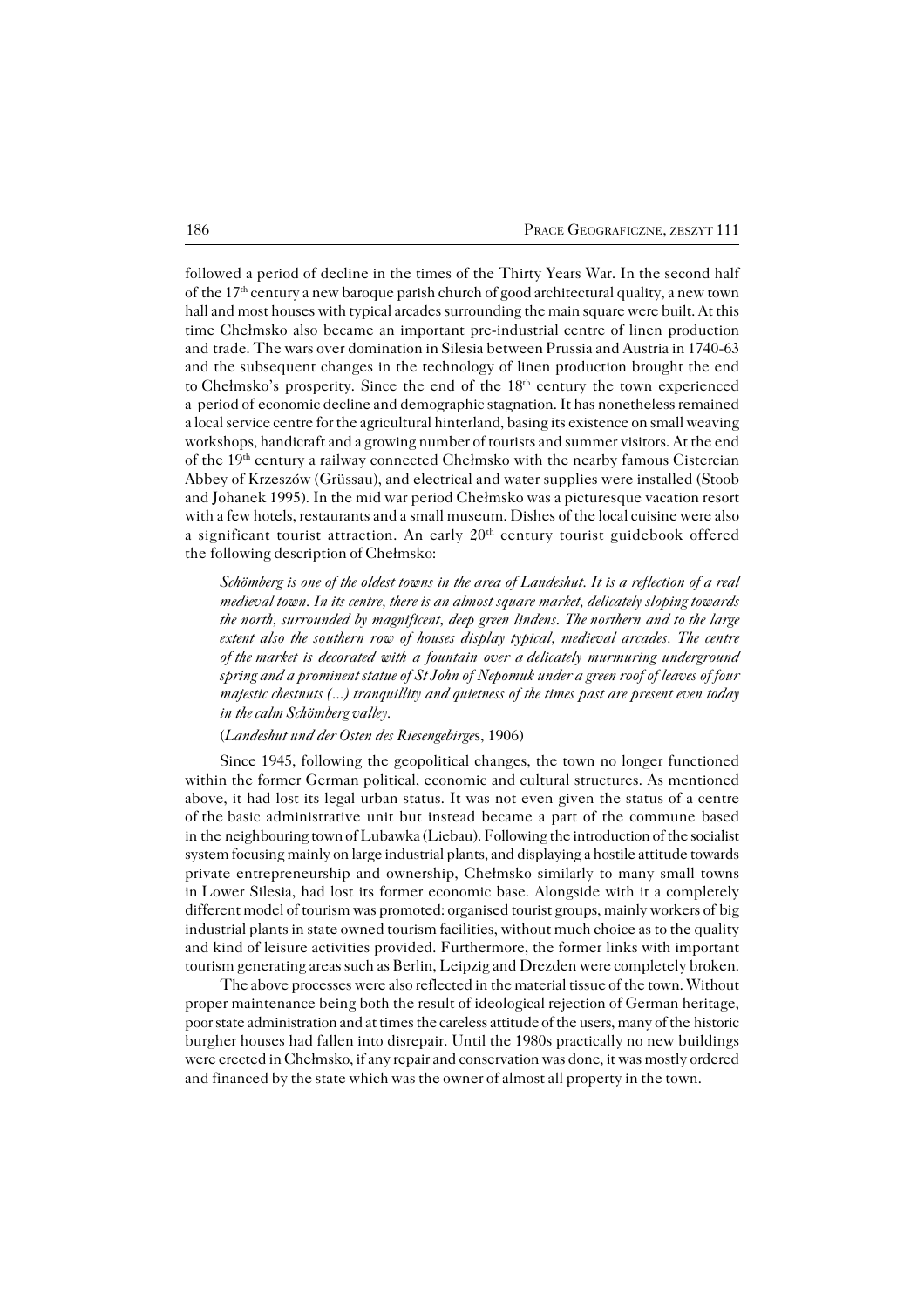After 1989 with the reintroduction of market economy the industrial functions were contested. Under state socialism two large industrial branch plants were the main employers in Chełmsko: Gambit Asbestos Plant and Watra textile factory. The first of them had survived owing to the complete change of technology and severe workforce cuts. The second was not able to adjust to changes in the demand for textile goods and had to close down. As follows, the beginning of the third millennium is a particularly difficult period in the town's history: dilapidated urban structure and building stock, ahigh unemployment rate (30% in 2002), and an overall bad economic situation in the region. At the same time, the end of the 1990s brought about a number of valuable local initiatives, which – if fully implemented – may bring about many positive results.

In contrast to the townscape of many other urban centres in Poland, spoiled with standardised modernist architecture of the 1960s and 1970s, the lack of major changes in urban tissue since World War II may become a real competitive advantage for the town. In this case the English saying "poverty is the best conservator" seems to be relevant. Despite the complete population change, as well as degradation and partial destruction of its historic architecture, Chełmsko retained its unique *genius loci*, the atmosphere of an ideal and charming small town (Fig. 2).

# **2. Development of tourism in Chełmsko: opportunities and barriers**

Looking at Chełmsko in terms of a tourism product, it is important to underline that historic heritage constitutes its most important potential. The unique pre−industrial monument – the group of 17<sup>th</sup> cenyury weavers' cottages referred to as *The Twelve Apostles* – is the best−known tourist site in Chełmsko. The urban structure of the town itself is particularly attractive to tourists, especially its centre with a typical Silesian market square surrounded by arcaded burgher houses and the baroque parish church dominating in the picturesque townscape. These potential attractions cannot however be regarded as equal to a tourism product. As follows, the next problem addressed is the question of their commodification.

#### **2.1 Ambiguous role of the geographical location**

Geographical location of Chełmsko may in many respects be considered favourable for tourism development. There are a number of well known tourist attractions within the radius of a few kilometres from the town, such as the Abbey in Krzeszów (a growing pilgrimage centre and an exceptional example of baroque sacral art) and the Adrszpach –Teplice Rocks (unique sandstone rock forms on the Czech side of the border). Furthermore, the landscape offers good conditions for mountain cycling, as well as for downhill and cross−country skiing. From a wider regional perspective, the Sudety Mountains are among areas characterised by strong tourist attractions and the oldest traditions of tourism industry in the present day territory of Poland.

However, the very same location signifies important barriers, of both local and regional nature. The town is peripherally located on a small strip of land adjacent to the Polish-Czech border. The public transport in the area is insufficient. Since the town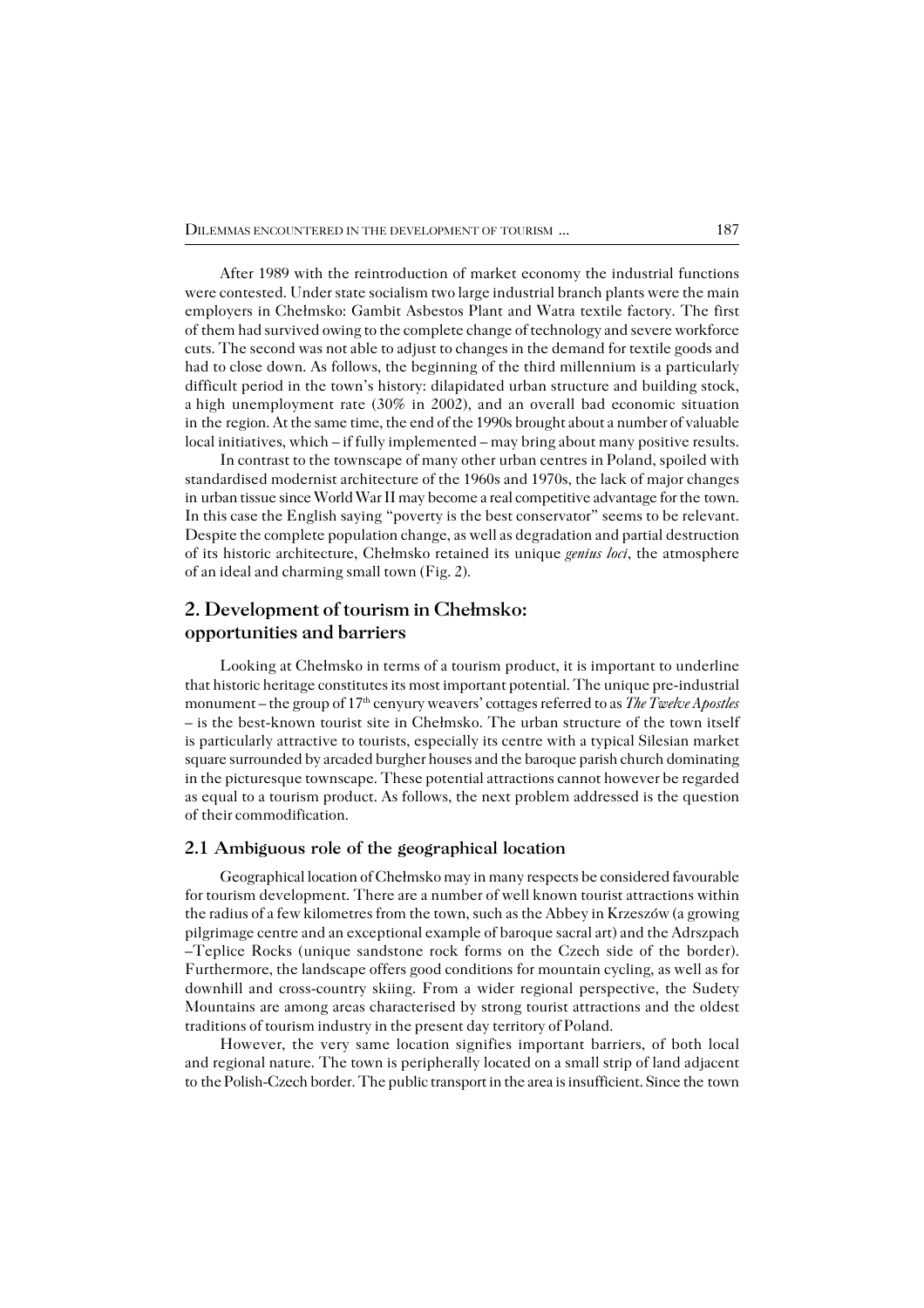

Fig. 2. Chełmsko Śląskie (postcard from 1930s) (a) and non−existing, ideal little town (b) *Source*: Cęckiewicz (1994)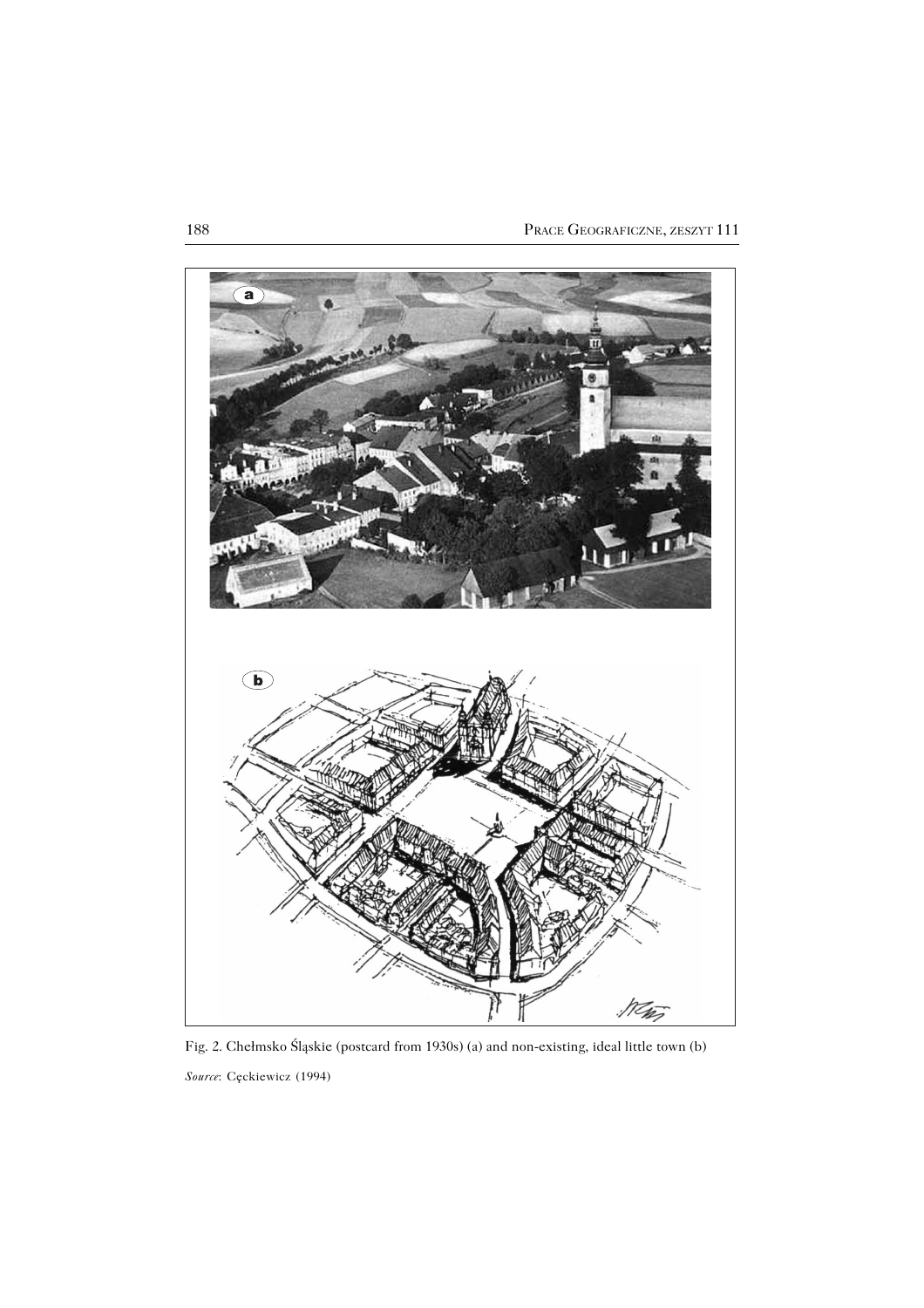is not promoted in any way in the nearby Krzeszów, tourists visiting the Abbey are not encouraged to make an unplanned detour to Chełmsko. By changing this state of affairs, the proximity of Krzeszów could easily become a strong point and an advantage, especially that the architecturally interesting church in Chełmsko is historically linked to Krzeszów, its fittings include a religious painting well known for miracles and there has been a tradition of ascribing medical qualities to the spring in the market place. Furthermore, the border location of the town can become an advantage with new small border crossings being opened nearby.

Regional barriers are harder to overcome. Chełmsko's location seems remote vis−á−vis major tourism generating cities and areas in Poland. Only the Wrocław (Breslau) metropolitan area is close. On the sub−regional scale the town has to compete with well−established tourism centres, especially in the Karkonosze Range (Riesengebirge) of the Sudety Mountains such as Karpacz (Krummhübel) and Szklarska Poręba (Schreibenau). Their position as tourist centres is undisputed and hard to contest. As follows, the small town has to search for ways to differentiate itself in the tourism market and find its own unique product and style of promotion which would be sufficient to attract a number of tourists large enough to become the main rationale of the local economy. Finding a niche in the tourism market should involve defining the market segment of potential customers. Backpackers and enthusiasts already know Chełmsko very well, it is however unlikely they will ever generate much profits. It is therefore necessary to encourage longer overnight stays by middle−class tourists. Chełmsko has in this respect the chance to take advantage of a steadily growing demand for ecotourism and cultural tourism (Dodd and van Hemel 1999). In that case, significant investment is needed in accommodation and other tourism facilities.

#### **2.2. Tourism facilities**

Before the Second World War Chełmsko was a well established tourist destination offering accommodation in two hotels, two guesthouses and a youth hostel as well as a few restaurants, a sport stadium, a sledge course and a ski−jump in the nearby town ofLubawka. Since then the traditions of tourism have been almost entirely forgotten. The building stock was nationalised and used for other functions. This stemmed partly from the fact that tourism in a socialist state tended to be viewed as an inexpensive form of leisure for the working class provided by definition by the State rather than a source of income for local communities.

As follows, presently the existing infrastructure in Chełmsko does not correspond in quality and quantity to the declared wish to attract a larger number of tourists. Only recently the first hotel was opened in the outskirts of Chełmsko, the initiative ofaprivate, non−locally based investor. In addition, there are a few bed and breakfast establishments and tourist farms. An almost complete lack of other facilities necessary to prolong the tourists' stay in Chełmsko is the key problem. Despite the quite large number of day−trippers in the summer, visitors do not really have the possibility to spend any money in the centre of the town. Souvenirs are only sold by two establishments which are not regularly open. The historic parish church is closed most of the time, while the poor state of repair of the staircase leading up the church tower makes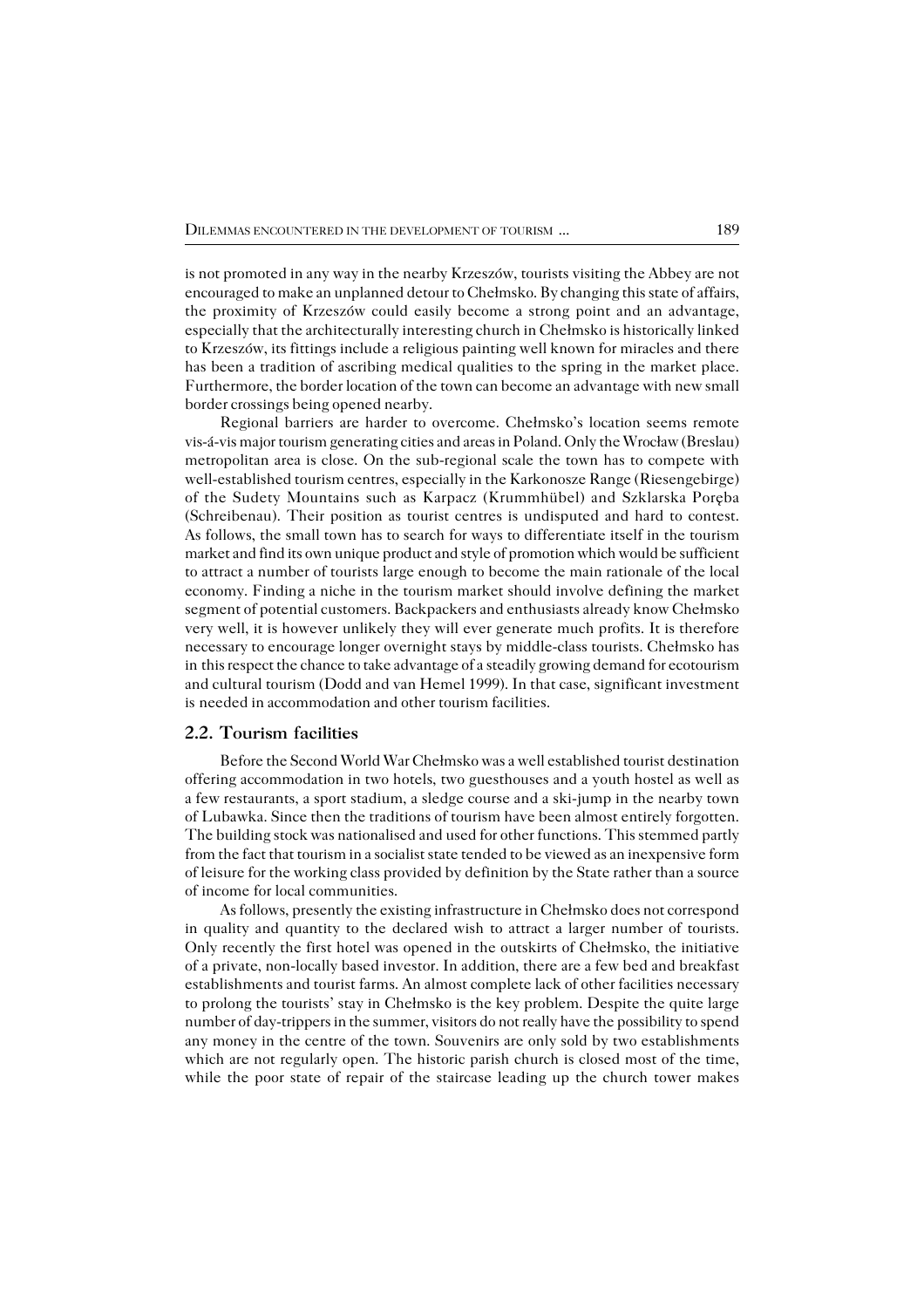itimpossible to use it as an attractive viewpoint. Moreover, only recently there have been some initiatives to improve the ambience of the market square. Attractive street furniture such as new lampposts and benches have been installed, new greenery and paths designed. There are no catering establishments in the centre such as a cafe or a restaurant, no public toilets nor any parking. As a result, most tourists stop in Chełmsko for just a few minutes necessary to make a snap shot of the famous weavers' cottages and leave the town without seeing its other attractions. Insufficient tourism infrastructure is thus the major barrier to further development of tourism function.

### **2.3. Historic monuments: a valuable resource or a costly burden**

Chełmsko is one of the most interesting urban complexes in Lower Silesia, unfortunately at the same time famous for being most neglected and dilapidated. As described in a contemporary tourist guide:

*If Chełmsko was not so terribly run−down, it would be lovely. Presently it gives an impression of a town being about to fall apart. If only given a chance it would show itsbeauty and rich history hidden underneath dampness, falling−off plaster and broken windows.* (*Skała* 2000)

The town's built heritage is thus a big challenge in terms of obtaining funds for its conservation. The total revitalisation costs of the market square and the rows of houses adjacent to it are estimated at USD 4 million − a sum well above the total annual budget of the entire commune. As follows, public authorities are only to a limited extent able to provide funds for restoring historic buildings. Despite of the possible scenario according to which a part of the historic stock may be bought by non−locally based investors, it is beyond any doubt that present inhabitants and users should be the main force of revitalisation. Here however a serious attitude problem arises. The majority ofinhabitants have quite different views on the best mechanisms of historic monument protection. The respondents of the questionnaire do notice the degradation of the historic tissue and do list it alongside high unemployment rates as the main problem the town has to face. Nevertheless, they do not see this problem as an issue which should be solved by individuals or groups of inhabitants but as a competence and obligation of outside institutions − the state, the commune, the monument conservator. Such passive demeanour is a legacy of real socialism. The above attitude towards material heritage inthe Western and Northern Territories<sup>2</sup> was made even stronger by the feeling of cultural dissonance being a part of a wider phenomenon of adaptation of the cultural heritage of former inhabitants by the newcomers (Tab.  $1$ ). The common feeling of strangeness and lack of identification with heritage and landscape shaped by a different people aswell as the fear of geo−political instability for many years prevented its proper appreciation. Only now, years after the war, the present residents have started to look upon the heritage of this area as something which is their own, thus worthy of care, preservation and renovation as well as a reason for pride.

<sup>&</sup>lt;sup>2</sup> The term "Western and Northern Territories" was coined to describe the former German territory upto the river Oder. It was given to Poland as a compensation for Soviet Union annexing theformer Polish territory in the east, as the result of decisions undertaken at Yalta and Potsdam conferences in 1945.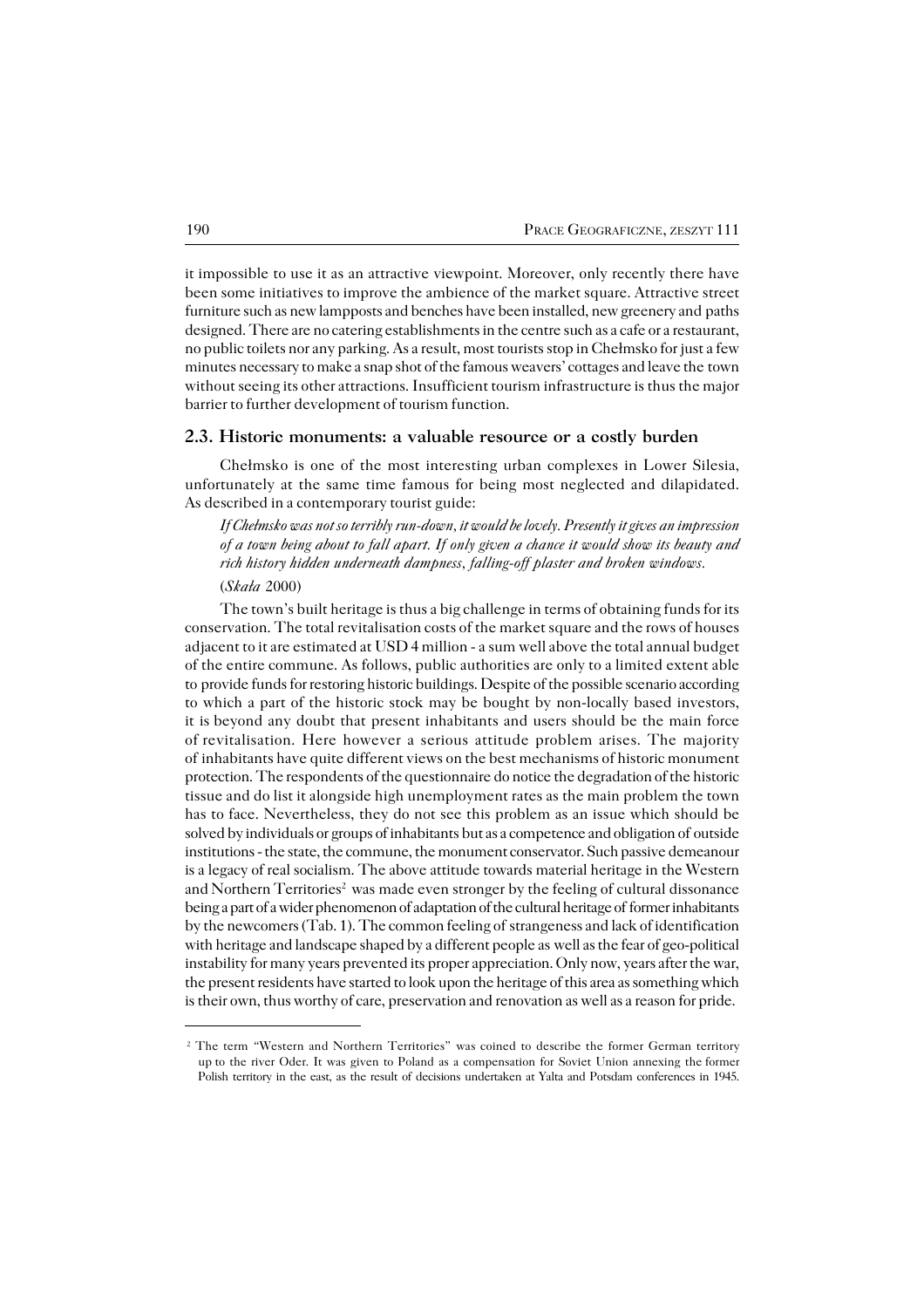| Phase                                                                   | Material heritage<br>Uses of heritage                                             | Perception of heritage<br>Values attached to it                                                                                                   |
|-------------------------------------------------------------------------|-----------------------------------------------------------------------------------|---------------------------------------------------------------------------------------------------------------------------------------------------|
| I. hostility,<br>destruction                                            | removing German symbolism,<br>irresponsible usage,<br>devastation                 | hostility, strangeness,<br>inadaptability,<br>attempt at degermanisation,<br>temporary abode                                                      |
| II. adaptation,<br>partial assimilation                                 | caring for heritage<br>because of its utility value,<br>usage                     | indifference, getting used to,<br>slow familiarisation                                                                                            |
| III. acceptance,<br>internalisation,<br>assimilation,<br>reconstruction | care, initiatives leading<br>to preservation and recreation<br>of former heritage | little homeland ( <i>Heimat</i> ),<br>identification with, part of identity,<br>curiosity about the past,<br>wish to rediscover the lost heritage |

Tab. 1. Evolution of attitudes towards cultural heritage in the so−called Western and Northern Territories in Poland after 1945

*Source*: authors' elaboration based on Mazur (2000)

The factor leading to faster assimilation and therefore better maintenance of historic buildings is the local authorities' policy encouraging the present tenants to buy their former dwellings on preferential terms. In Chełmsko it is already easy to identify those buildings which have been entirely privatised as private ownership is conducive towards greater care for the property and its surrounding. The concern for private property (no longer anonymous, belonging to everyone thus appreciated by no one) at the same time leads to better overall aesthetic image of the town enhancing its tourist attractiveness.

The problem of revitalisation is also connected with the need to develop a new legal system for heritage protection in Poland (the current law of 15.02.1962 although amended and improved many times is quite outdated). The owners often experience aparadoxical situation in which, from a purely economic point of view, it is sometimes more advantageous to allow a dilapidated building to fall into complete ruin and then reconstruct it in historic forms than pay much more for proper conservation and maintenance of its authentic substance.

## **2.4. Residents' attitudes**

Three connected elements of inhabitants' perception must be distinguished in terms of their opinion on tourism development:

- attitude towards tourists and the perceived role of tourism in local development,
- attitude towards cultural heritage constituting the nucleus of tourism attraction (discussed above),
- a generally active or passive attitude especially in regard to collective actions and initiatives for common good.

Tourism is regarded as the most desired function for the town by most of the questioned residents. Moreover, 44% percent of those declaring a will to start up their own firm pointed at the tourism industry as the chosen field. Tourists are positively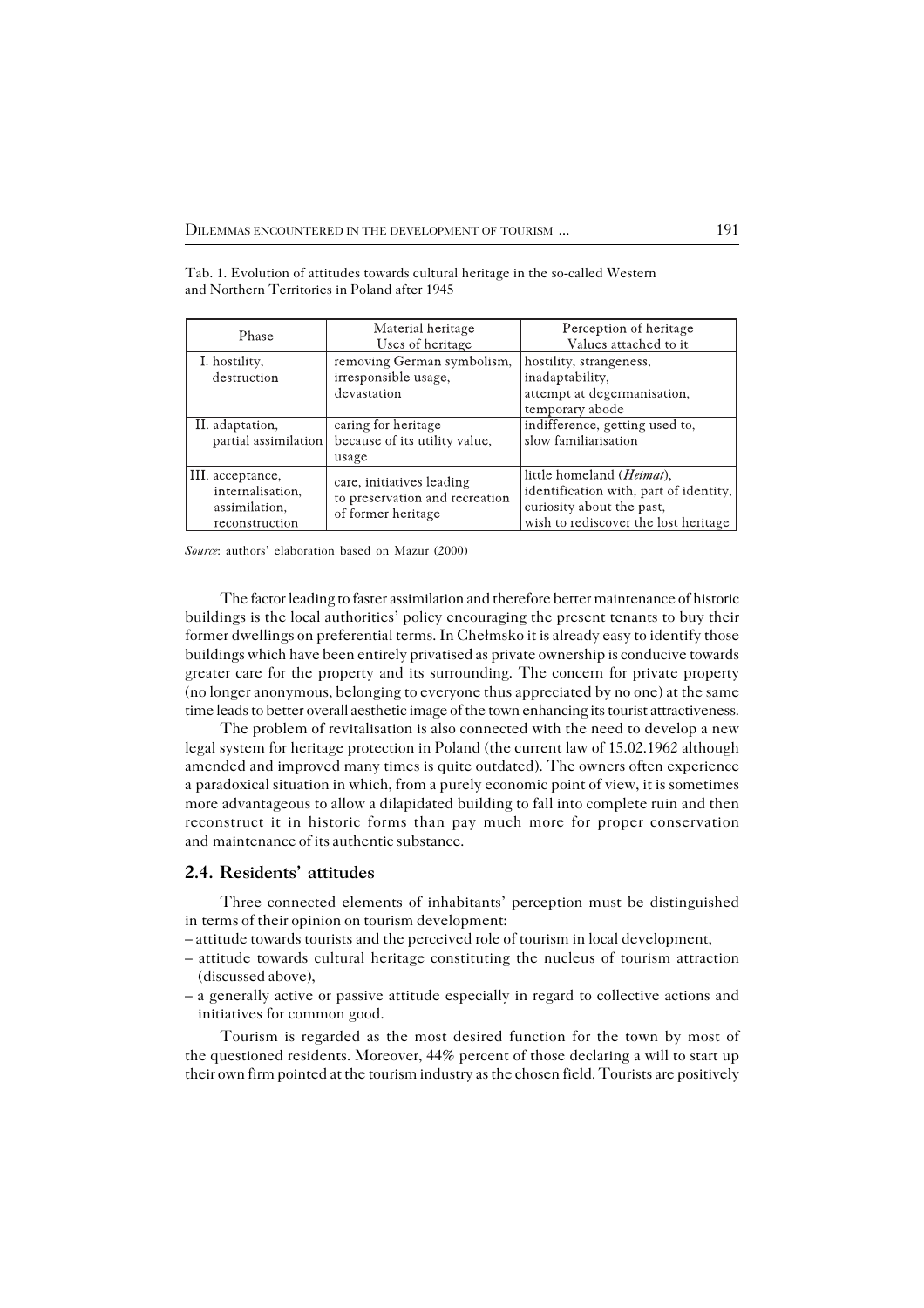perceived as a factor conducive towards making the town more lively as well as a source of income. Such positive attitude seems to be quite typical in areas of depression and structural problems (Gursoy et al. 2001). It does not however have a direct effect on the actual growth of the tourism industry. Further barriers identified in connection with inhabitants' mentality and attitude are the lack of tourist service traditions among present day inhabitants of Chełmsko and the subsequent lack of qualified personnel toperform these services. The high unemployment rate is yet another obstacle. The generally low economic status of inhabitants prevents them from making any significant investments, also in tourism. The feeling of resignation and passiveness connected to unemployment is especially visible and worrying among youth. Members of the local elite point to the lack of interest the younger inhabitants display both in learning about the town's past and the lack of any will on the part of the younger ones to do any voluntary, unpaid work for common good even if many of them have a lot of free time.

Moreover, the inhabitants are convinced that tourism attractiveness is determined by selected, most important sites (namely the weavers' cottages and the parish church). This may be true, however in order to make the tourists' stay longer and to create alasting impression of the town, a complex, positive image of it is indispensable. Asfollows, the *genius loci* of Chełmsko is the key component of its tourism product. It should include a serene ambience and a cosy and charming yet lively historic setting. Presently, inhabitants think of the atmosphere in town as neither attractive nor charming, further deteriorating with the increasing impoverishment of some residents. Furthermore, they do not believe that by making little improvements and repairs which do not incur high costs (i.e. flower pots in windows, freshly painted windows and doors) the image of neglect and dilapidation can easily be changed into charm and picturesqueness – qualities very much looked for by tourists. This is closely tied to the problem of distaste and hostility towards collective work for common good, stemming from the prevailing passive attitude towards life most inhabitants display and the overall devaluation ofvoluntary work under socialism. A small group of members of the Association for Development of Chełmsko "Silesian Weavers" often finds it very hard to receive any help, support or even understanding from other members of the local community.

Imitating effects are a hoped for way of overcoming the above indifferent or even negative attitudes. Firstly, in terms of replicating positive attitude and will to work towards making the town prettier and livelier (The Association, school). Secondly, the success of those who are involved in the tourism industry (i.e. have already opened up an agrotourism farm) would expectedly encourage others to do the same. Finally, one may hope that the town can benefit from the increase in number of tourist andpilgrim arrivals in Krzeszów Abbey. In this respect, the planned connection between Chełmsko and the Abbey via a bicycle path along the former railway tracks is especially important, as an investment which could help to develop tourism in both places.

The revival of the unique pre−war local traditions would also help to stimulate the development of tourism. These include the possibility to recommence the production of local specialities – beer, sausages, ginger bread, further revival of the bed and breakfast tradition, production of hand−made souvenirs, horse buggy and sleigh rides, making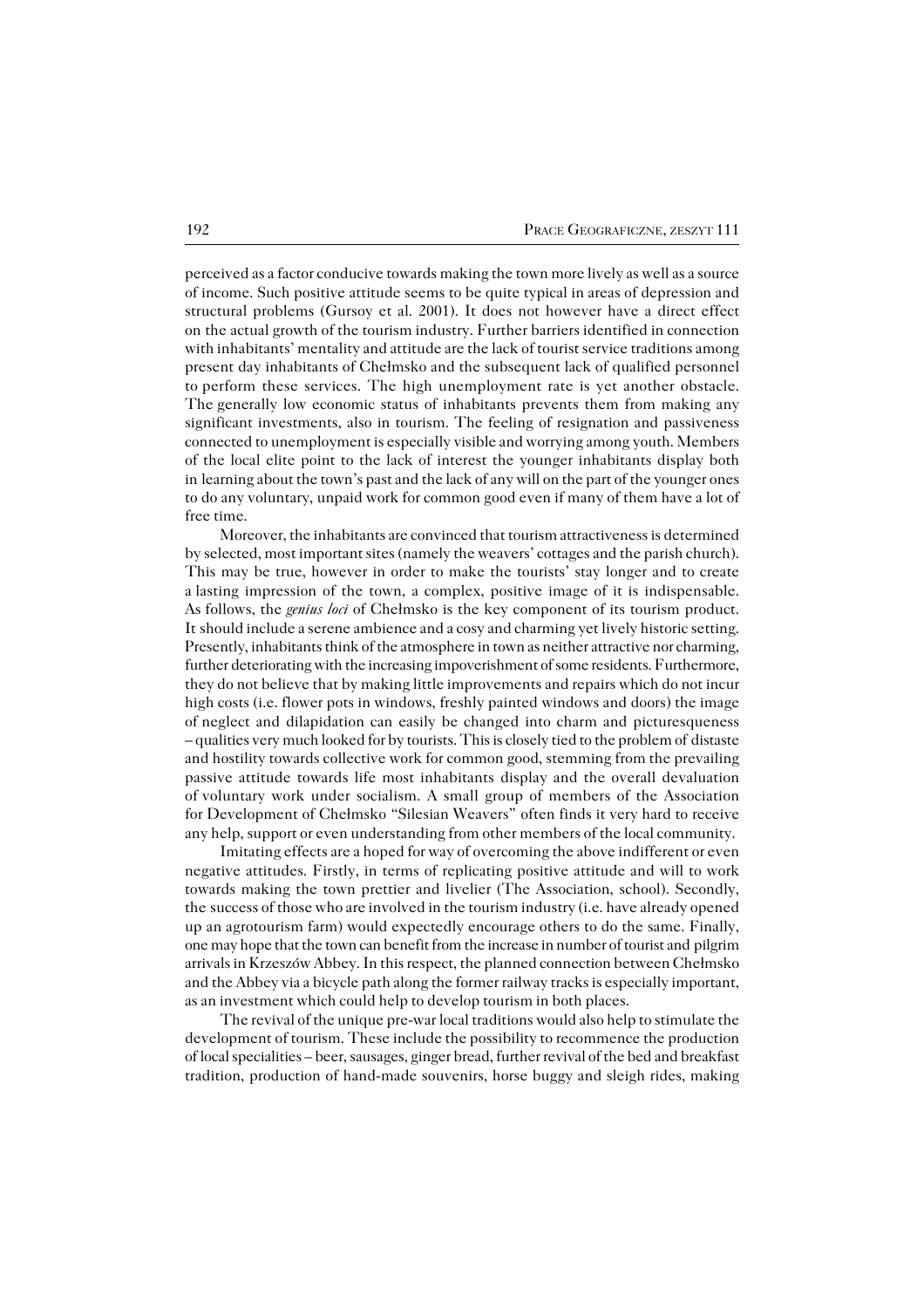the parish church tower again accessible to tourists. The restitution of the pre−war traditions would surely be easier if closer co-operation could be initiated between the Polish settlers and the former German inhabitants. Moreover, an attempt to initiate co−operation would have a positive effect on shaping the town's image. It could also eventually help in obtaining funds for revitalisation of the town. Unfortunately, the contacts between the organisation of German natives (*Landmannschaft*) and the current residents are very limited. A certain 'timing mismatch' regarding interest in heritage may also be observed. While in Germany, the generations of displaced, those who have nostalgic memories of the former *Heimat* are slowly disappearing, conversely, since the 1990s, Poles display a growing interest in the culture and heritage of the region. The key to co-operation and understanding between the two nations seems to lie in the acceptance of the heritage of former residents by current, Polish inhabitants, and on the part of the Germans in the appreciation of the regeneration work done by Polish residents of the town despite the scarce economic resources the small community may dispose of. An example of such activities is the well managed cemetery, where German tombs are well kept thanks to the care of the present residents. Moreover from the German–Polish relations point of view the period after 1989 has, perhaps for the first time in many years, been extremely conducive towards breaking with the traditional, narrow, nationalistic approach to Silesian history. As follows, the value of Chełmsko's cultural heritage should be emphasised in terms of its meaning as a part of the common European heritage, belonging both to the present and to the former inhabitants (Tomaszewski 2001).

As a European heritage site Chełmsko could also be promoted more effectively both in Poland and abroad. It is especially important because while nostalgic tourism is still an important incoming tourism segment in Lower Silesia, the continuous decrease in the number of such tourists must be taken into account. As mentioned above, younger generations of displaced Germans are visibly less interested in the heritage their ancestors left behind or look at it from a different point of view. Choosing the vacation destination they often take other selection criteria into account such as quality and fashion in the tourism market.

Furthermore, there exists a common opinion on reclaiming city rights being apanacea for many local problems. It is also one of most often discussed local issues diverting attention from other problems. As mentioned earlier, the urban status in Poland is not dependent on the number of inhabitants but on the central government's decision to grant a settlement a city charter. By many residents the administrative status is regarded as the main development barrier of the former town. The survey revealed that 86% ofthe respondents would like to see Chełmsko receiving its city status back. Following perceived benefits of the formal town status were pointed at: greater funds for development programs, greater grants and subventions (30% of the total number of persons surveyed), financial independence, self government (22%), greater funds for monument conservation (20%), greater overall care for the aesthetic image of the town (10%) and creating new jobs  $(15\%)$ . In this respect, due to a lack of knowledge, there exists adissonance between the wishes and perceptions of inhabitants and the real situation and legal status of a commune in Poland. Only secession of a part of the commune and creating a separate Chełmsko commune would give the town real financial independence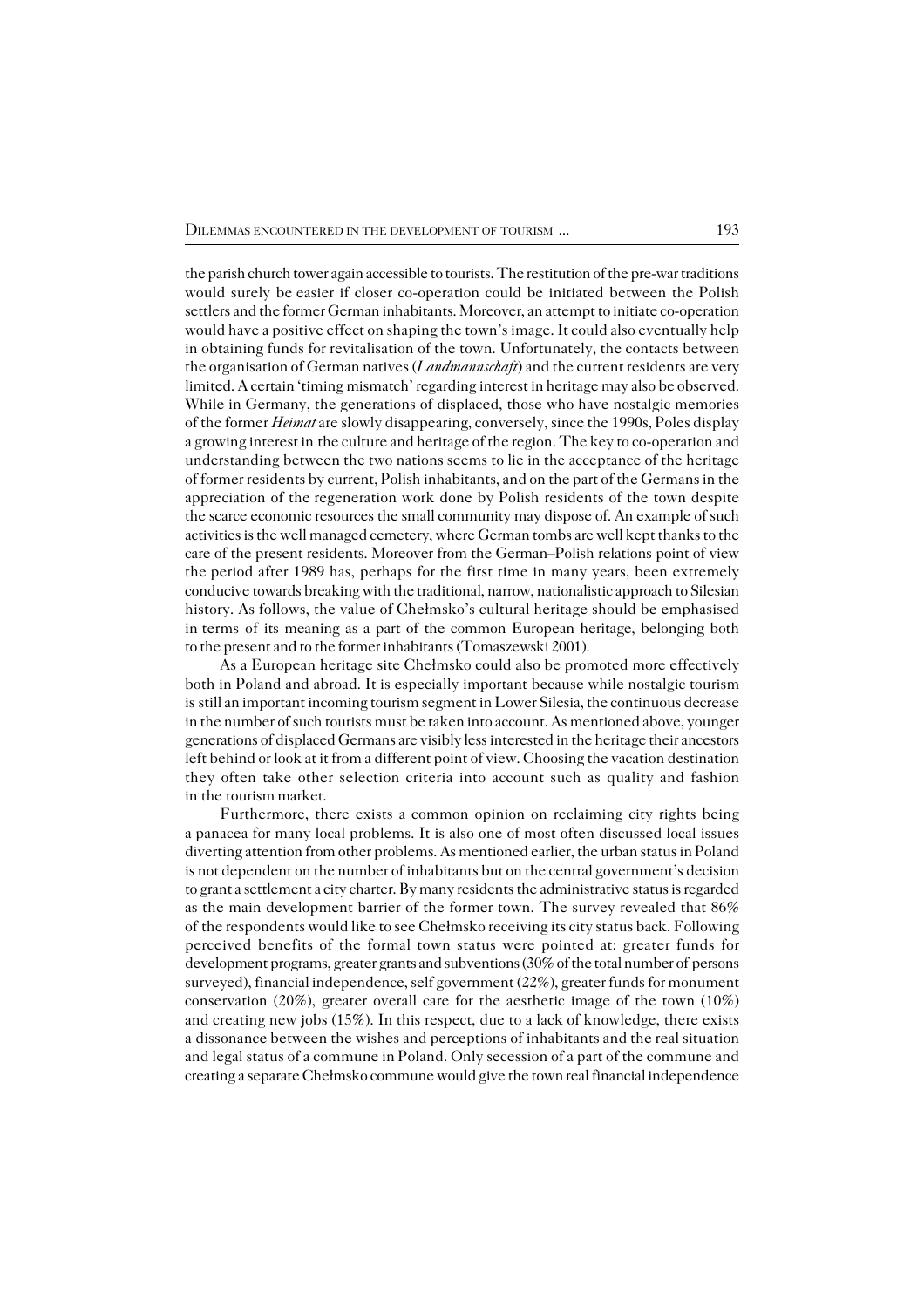– a development unlikely to happen as the tax base of the area is very restricted, the settlement pattern not favourable and the central government not supportive for divisions within and secessions from existing administrative units. Reclaiming a town status within the existing commune – as the so called additional – supporting unit is yet another option. This "imperfect" town status does not entitle to any direct financial gains but on the other hand there are many examples which prove that the very status itself has an integrating and activating effect on the local community, the change of status being perceived as an award and an opening up of new possibilities. The administrative function and status may also be stimulating for developing other central functions. In terms of the development of typical urban qualities Chełmsko was listed among eight most developed former Silesian towns (Drobek 1999). Consequently it seems that the local community would have grounds for effective lobbying towards reclaiming thecity status. Urban status is a sort of "natural state of affairs" for Chełmsko. However, due to small real gains connected with it in this particular case, the question of confirming the status legally should rather be saved for future political agendas and for the sake of efficiency not presently dealt with.

#### **2.5. Local initiatives and leaders**

Initiatives of local leaders have often been the key to local development in Poland in 1990s. The local community's ability to self−organise is not only a testimony of the inhabitants' attachment and identification with their place of residence but also the basic prerequisite of growth based on endogenous resources (Reijnen 1987, Levai 1996, Gorzelak 1999). There are presently two non−government organisations working in the commune: "Brama Lubawska" ("Lubawska Gate") Foundation established in 1993 forthe purpose of supporting a comprehensive, broadly understood development of thecommune and the Association for Development of Chełmsko "Tkacze Śląscy" ("Silesian Weavers") founded in 1999. Both organisations have already achieved some success in promoting and renovating Chełmsko. Presently less active, earlier on the Foundation has focused on infrastructure improvements such as new street lightening, repair of local roads, renovation of some facades in the market square, operating a quasi−museum. Most of its projects in 1990s were financed from the European Union PHARE grant. The Association of "Silesian Weavers" concentrates on activating the local community, organising outdoor and cultural events, projects making the town more lively and better known (i.e. The Annual Fair entitled "Chełmsko Days", the international flax linen heritage route) running an art gallery and a weavers' shop. The fact that both NGOs operate in the same area and often have similar ideas sometimes results in overlapping competencies and visible conflicts of interests between them. This may lead to inefficient use of resources and at the end weaken the impact of their positive actions in the town.

Naturally the degraded town's fortunes are also to a large extent dependent on local politics. Generally speaking, the power relations within the commune in the current term in office have been favourable for the small community. The recently created and voted in local development strategy as well as the new master plan both give a lot of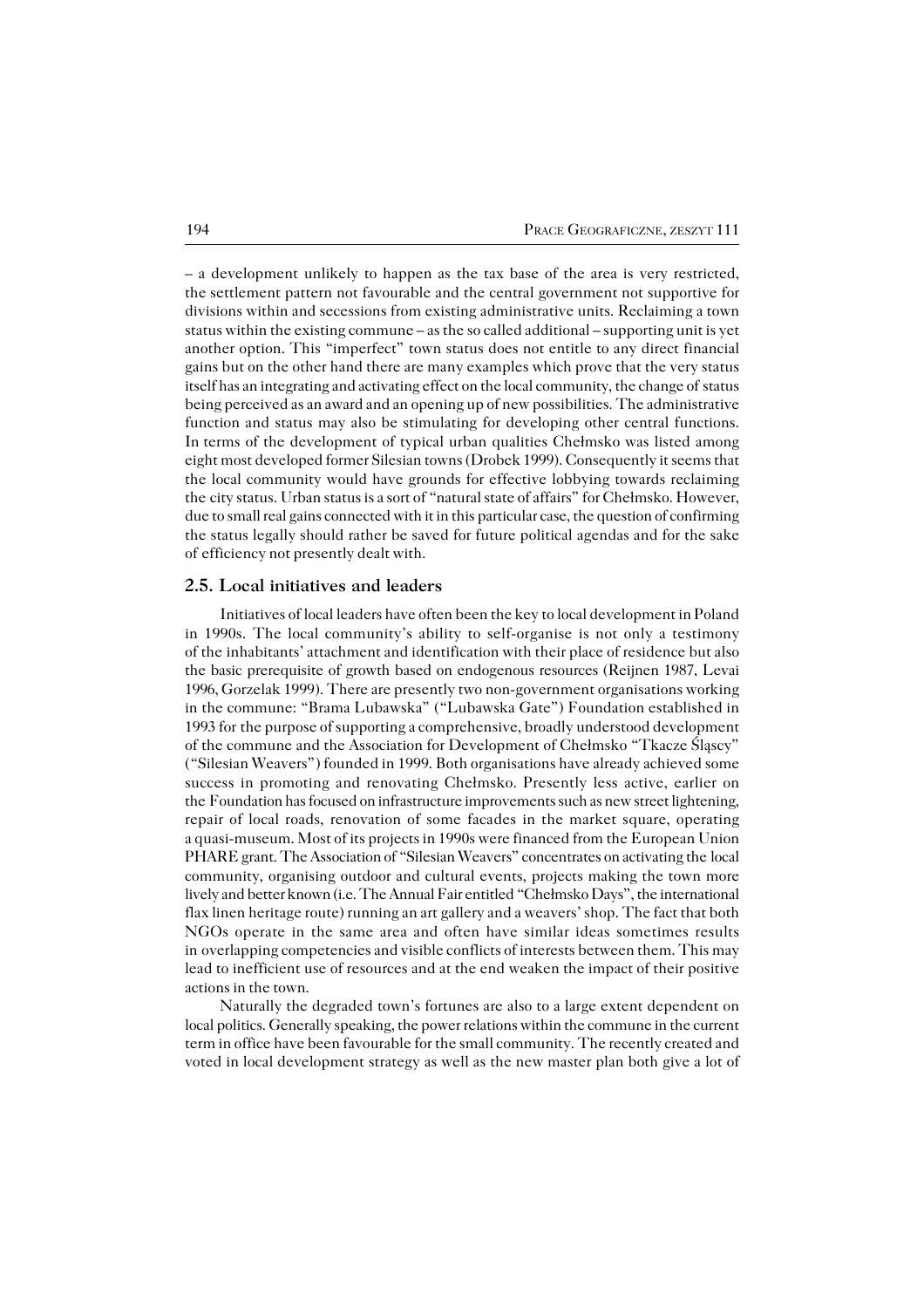attention and priority to Chełmsko's problems. The positive state of affairs in this respect may change with the upcoming local elections – depending on their outcome the current strategy may be implemented or changed. A positive phenomenon is a growing number of enthusiasts of Chełmsko in Poland and abroad and the emergence of certain groups lobbying for it. An example of such actions on a sub−regional level is the European historic weaving route project on the Polish side co−organised by the Association "Silesian Weavers", the flax textile factory in Mysłakowice (Erdmannsdorf) and the Museum ofLower Silesian Weaving in Kamienna Góra (Landeshut). By working within a wider European context the organisers hope to attract international interest and also obtain some funds from the EU.

#### **3. Conclusions**

The transformation of 1990s meant a shock therapy and dramatic changes in many small towns in Poland. It has provoked the question as to what sorts of activities could provide a new economic base for such places. Despite of many barriers identified, tourism may become an important development factor and a promising function in many small towns. This partly stems from the fact that often no other real options may be identified. In many places, the administrative, industrial or agricultural functions are rather unlikely to grow. Tourism is thus not really an alternative development path but a "necessity" iffurther social and economic degradation of many towns is to be avoided. This does not signify that tourism should be the towns' future monofunction, but rather that this industry may become a pillar supporting growth of other sectors (i.e. catering, handicraft, SMEs).

Still, achieving a consensus regarding the need to develop tourism does not mean that indispensable pro−tourism projects will be implemented. To what extent is orientation towards tourism possible? According to the authors, establishing tourism as a rationale for local economy is only possible in places which do already posses significant tourism resources and are able to create tourism products out of those resources by giving them a proper image and supplying infrastructure. Further *conditio sine qua non* are a favourable attitude of inhabitants and if necessary a change of mentality, in addition to a well thought out promotion policy. As follows, the success in the case of many small towns depends on a complex interplay of both the exogenous and the endogenous factors. In this respect Chełmsko is a good illustration of dilemmas involved in attempts to develop tourism function.

Chełmsko does not have to create its tourist product from scratch. It already possesses strong local symbols on the basis of which a sharp, easily recognised image could be created. The image however must be created as the result of cooperation of all local actors (corporal identity). In the authors' opinion the future tourist product of Chełmsko should consist of an attractive setting, green surrounding and proximity of larger tourism centres (i.e. Karpacz, Teplice n. Metuji) promoted under a unique brand name of "The Town of Weavers' Cottages"<sup>3</sup> . Furthermore, Poland's accession to the EU in the near future may help in obtaining ERDF funds for infrastructural projects connected with tourism.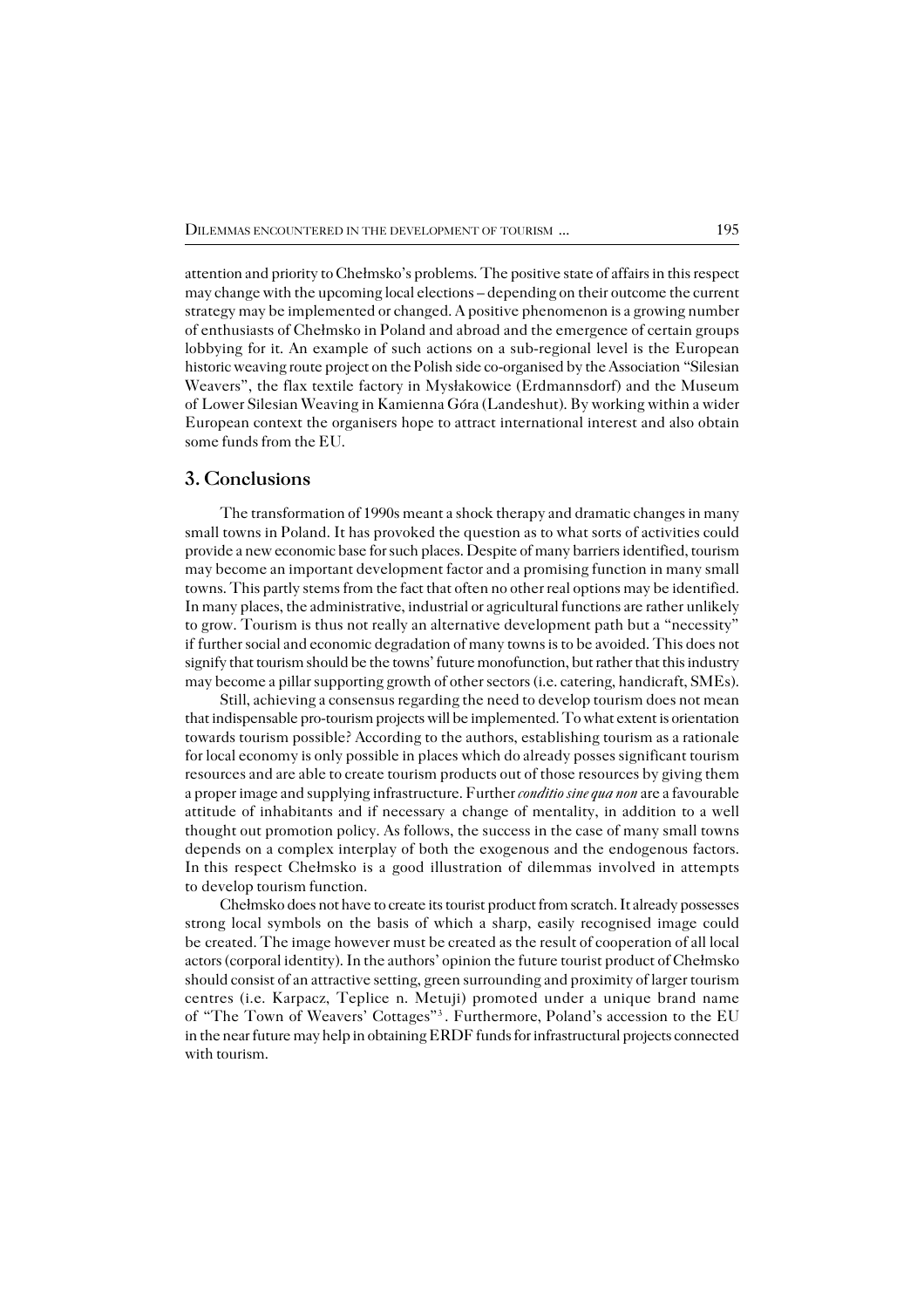A differentiated approach and interpretation of potential tourism values is also needed for different potential market segments. Contrary to the popular belief that every tourist looks for traces of his or her own national culture, in this case a contemporary Polish tourist may rather search for interesting traces of former German presence in the area. At the same time younger German tourists, especially from larger metropolitan centres, are often more concerned with leisure opportunities offered by clean natural environment and a charming atmosphere than with former German heritage as such. Furthermore, Chełmsko would have a better chance in the market if offered as a part ofalarger tourism product for example as a part of the regional product of small Silesian towns' route, European linen route or as a detour from Krzeszów Abbey.

As mentioned above, tourism is perceived as a desirable, profitable function. However, a change of disposition towards individual responsibility for one's dwelling, monuments in general and collective work for common good are needed. Further activities of NGOs and local leaders in addition to the educative role played by school are indispensable in order to stimulate the necessary changes in residents' attitudes, changes which although crucial to local success, unfortunately are a very slow, long−term process. Without them the realisation of Kosiński's (2000) postulate that we need "*a picturesque and pretty countryside as a counterpoint to crowded metropolise*s" is not possible. Aesthetisation and recreating the town's charming atmosphere are basic prerequisites of its success.

Finally, with proper promotion, there are better chances that the values of places such as Chełmsko are recognised by a growing number of tourists. Overcoming the above mentioned barriers and taking advantage of the town's strong points will create a synergy effect leading to the transformation of the town into a centre of vacation leisure, hiking, agro− and ecotourism, attractive to those segments of the tourism market which all require a pretty, unspoiled natural landscape and a "cosy, small town" atmosphere as a backdrop.

### **Summary**

The case study illustrates dilemmas related to the development of tourism inadegraded urban centre. Chełmsko Śl.(Schömberg) in Lower Silesia possesses significant tourist values including the unique  $17<sup>th</sup>c$ . wooden weavers' cottages. The tourism flourished here before the Second World War. After 1945, with significant border shifts and a complete political and demographic change, the tourism traditions were almost forgotten. Since 1989 the so far dissonant and neglected heritage has become a possible base for recreating the tourism function. However, there exist many barriers to tourism development such as poorly developed infrastructure, lack of professional skills, overall social degradation of the town and its peripheral location. The authors

<sup>&</sup>lt;sup>3</sup> The genius loci of the town and its value as an attractive backdrop was recently recognised by Polish television. The main public TV channel (TVP 1) produced a TV version of a well known play oftheSwiss playwright F.Durenmatt using Chełmsko as a natural stage for it. It is hoped that the town's first appearance on the television screen enlivened by well known Polish dramatic actors will encourage some tourists and other film producers to come to town.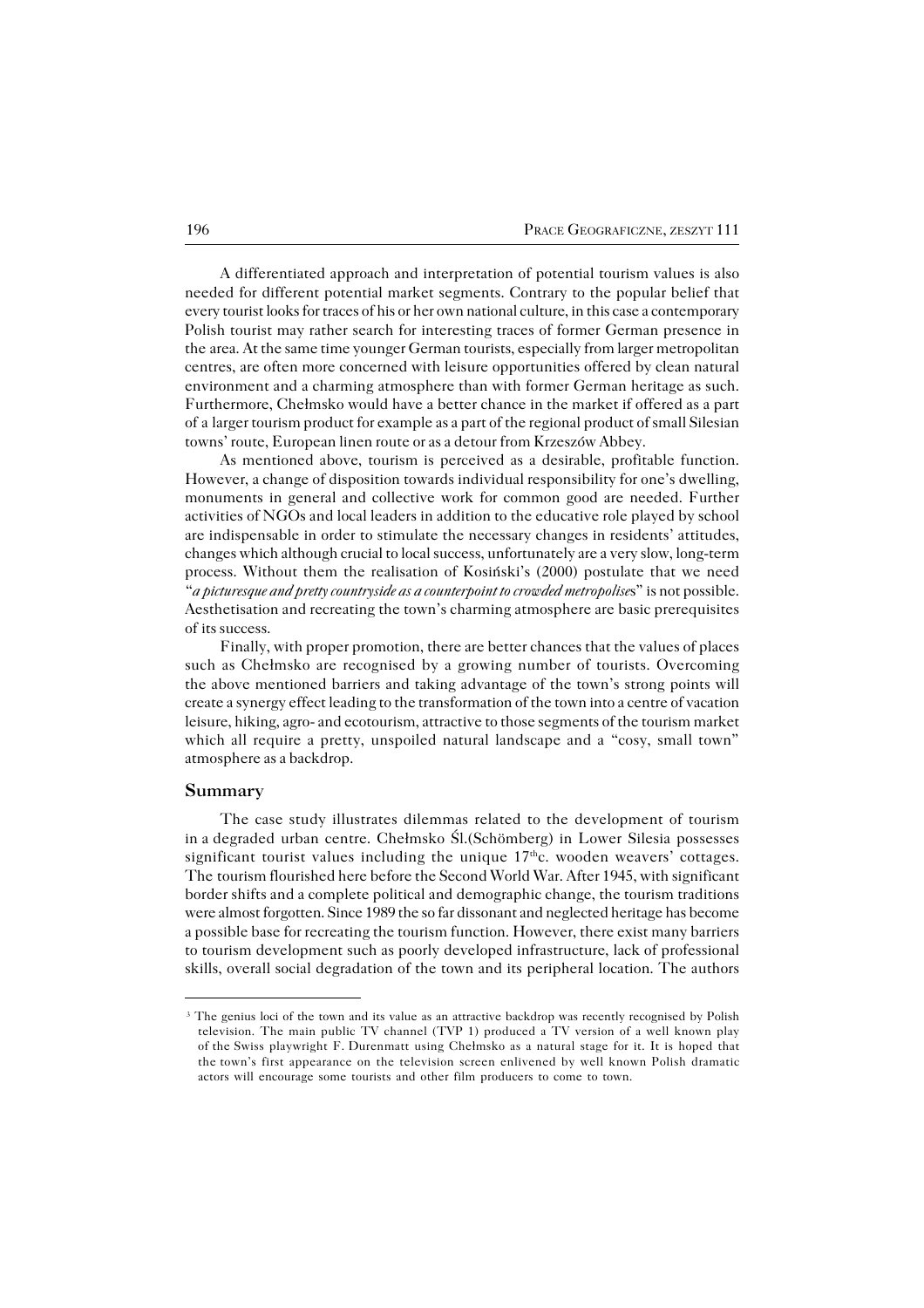show ambiguous character of most of the above mentioned barriers. For example the lack of investments during the times of communism led on one hand to neglect and dilapidation of some of the building stock, on the other allowed to preserve a unique genius loci of a sleepy, medieval town. Similarly, the remote location may be regarded as a barrier but also with the changed role of the boundaries and the closeness of the local growth centres (Krzeszów (Grüssau), Teplice) allows to create a well defined and attractive image. There exists an overall consensus among local authorities, leaders and most ofthe residents as to the need to develop tourism. There are however many related problems such as the overlapping of competencies and plans of the local NGOs, insufficient funds the local commune may dispose of, finally attitude and mentality ofthe inhabitants. Overcoming the syndrome of the dilapidated and poor town will depend on a number of factors such as the success or failure of the first new investments in the field (new hotel, agro−tourism farms) as well as on the will of co−operation between the local actors. At times of intensive competition between places only well thought out actions, based on a detailed analysis of the market may lead to setting on the desired development path.

#### **References**

- Andrew B., 1997, *Tourism and the economic development of Cornwall*, Annals of Tourism Research, 24, 3, 721−735.
- Ashworth G. J., 1996, *Realisable potential but hidden problems: a heritage tale from five Central European cities,* [in:] J. Purchla (ed.), *The Historical Metropolis. A Hidden Potential*, International Cultural Centre, Cracow, 39−64.
- Ashworth G. J., Tunbridge J. E., 1996, *Dissonant Heritage: the management of the past as a resource in conflict*, Wiley, London.
- Cater E. A., 1987, *Tourism in the least developed countries,* Annals of Tourism Research, 14, 202−226.
- Dodd D., van Hemel A. (ed.), 1999, *Planning cultural tourism in Europe. A presentation of theories and cases*, Boekman Foundation, Ministry of Education, Culture and Science, Amsterdam.
- Drobek W., 1999, *Rola miast zdegradowanych w sieci osadniczej Śląska*, Państwowy Inst. Wydawniczy, Inst. Śląski, Opole.
- Gorzelak G., 1999, *Dynamics and factors of local success in Poland*, CASE, Warsaw.
- Gursoy D., Jurowski C., Muzaffer U., 2001, *Resident attitudes. A structural modelling approach*, Annals of Tourism Research, 29, 1, 79−105.
- Górz B., Kurek W., 1999, *Variations in the technical infrastructure and private economic activity in the rural areas of Southern Poland*, Geojurnal*,* 46, 231−242.
- Kosiński W., 2000, *Małe miasta w Polsce Potencjał rozwojowy. Diagnoza i Prognoza,* [w:] J. Bogdanowski, M. Holewiński (red.), *Architektura i dobra kultury. Tożsamość i kontynuacja tradycji*, Wyd. Strzecha, Kraków, 87−100.
- *Landeshut und der Osten des Riesengebirges*, 1906, Armin Werner's Buch Druckerei, Landeshut.
- Levai K., 1996, *Co−operation between the local authorities and the non−profit sector,* [in:] J. D. Straussman, K. Levai (ed.), *Innovative Local Authorities*, Local Society Research Group, Budapest, 109−144.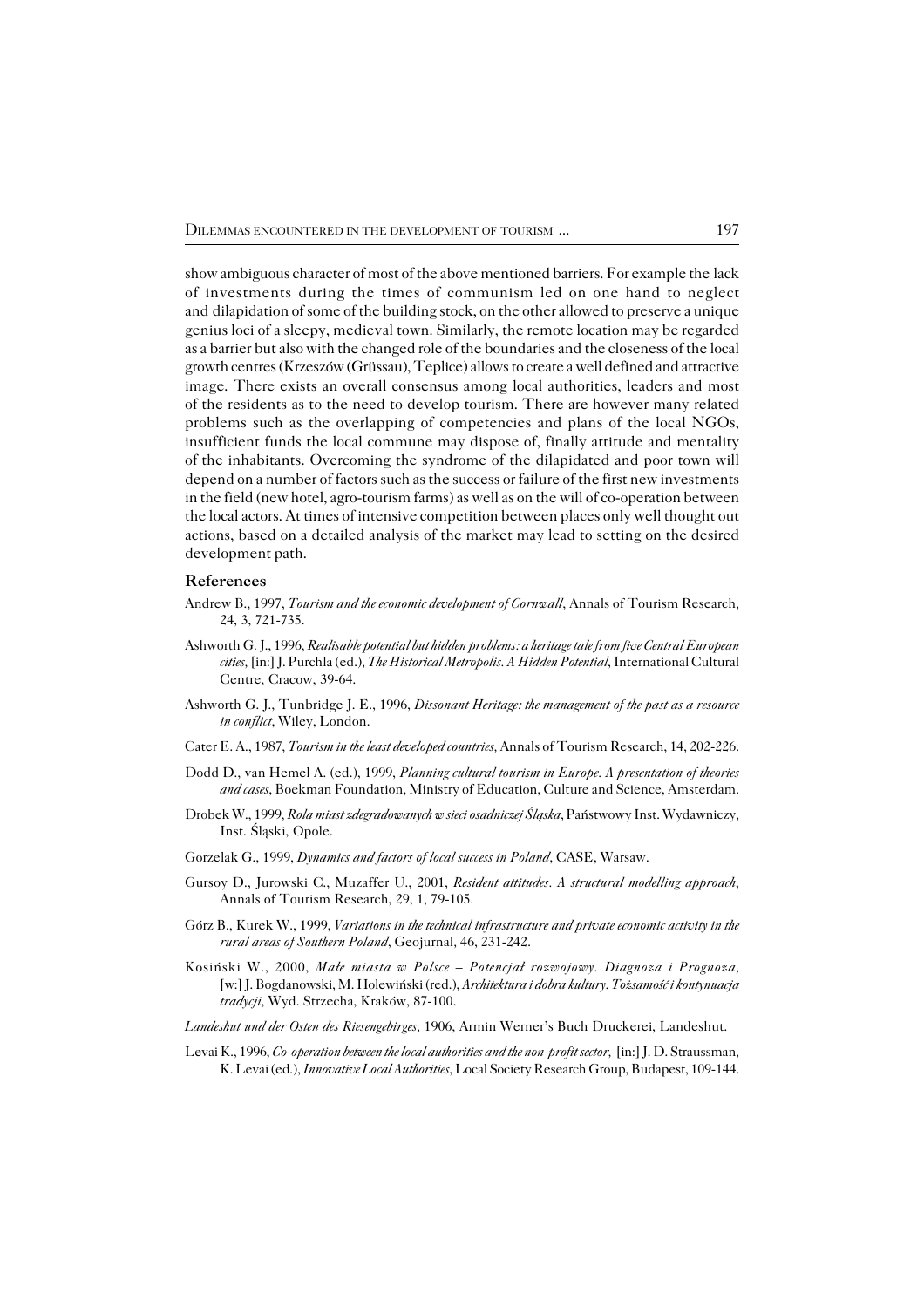- Mazur Z. (red.), 2000, *Wspólne dziedzictwo? Ze studiów nad stosunkiem do spuścizny kulturowej naZiemiach Zachodnich i Północnych*, Inst. Zachodni, Poznań.
- Paesler R., 1999, *Alternative Tourism in Germany A chance for the Incoming Tourism in East Central and Eastern Europe,* [in:] J. Wyrzykowski (ed.), *Conditions of the Foreign Tourism Development in Central and Eastern Europe*, Geographical Institute of the Wrocław University, Wrocław.
- Reijnen J., 1987, *The role of local authorities in fostering local initiatives,* [in:] *Local initiatives. Alternative path for development,* Press Interuniversitaires Europaennes, Maastricht.
- Skała C., 2000, *Sudety − część środkowa. Praktyczny przewodnik*, Pascal, Bielsko−Biała.
- Stoob H., Johanek P., 1995, *Schlesisches Städtebuch. Handbuch städtischer geschichte*, Verlag W. Kohlhammer, Stuggart−Berlin−Köln.
- Tomaszewski A., 2001, *Central Europe as a Cultural Area,* [in:] J. Purchla (ed.), *From the World ofBorders to the World of Horizons*, International Cultural Centre, Cracow, 34−46.
- Turnock D., 2000, *Globalisation: Regional and rural development in Eastern Europe,* [in:] B. Domański (ed.), *Studies in local and regional development*, Prace Geograficzne, 106, Institute of Geography of the Jagiellonian University, Cracow, 7-34.
- Williams A., Shaw G., 1991, *Tourism and Economic Development: Western European Experiences*, Belhaven Press, London.

# **Dylematy rozwoju turystyki w zdegradowanym ośrodku miejskim. Przykład Chełmska Śl. (Schömberg) na Dolnym Śląsku**

#### **Streszczenie**

Na przykładzie małego dolnośląskiego miasteczka, autorzy weryfikują popularną tezę, iż turystyka jest główną szansą rozwoju wielu zdegradowanych, przeżywających trudności okresu transformacji ośrodków w krajach postkomunistycznych. Biorąc pod uwagę specyficzne uwarunkowania dyskutowanego przykładu, takie jak wielokulturowy oraz peryferyjny charakter omawianej miejscowości, autorzy dyskutują przestrzenne, infrastrukturalne, strukturalne oraz mentalne bariery rozwoju turystyki, podkreślając dualny charakter większości z nich. Przykład Chełmska Śl. potwierdza, iż nawet istotne składniki produktu turystycznego związane z dziedzictwem kulturowym i położeniem geograficznym miejscowości nie są same w sobie wystarczające by turystyka stała się podstawą lokalnej gospodarki. Niezbędne są przedsięwzięcia podejmowane przez inwestorów zewnętrznych, intensywne działania lokalnych liderów oraz zmiana wpostawach mieszkańców. W artykule podjęto również próbę sformułowania propozycji pokonywania istniejących barier.